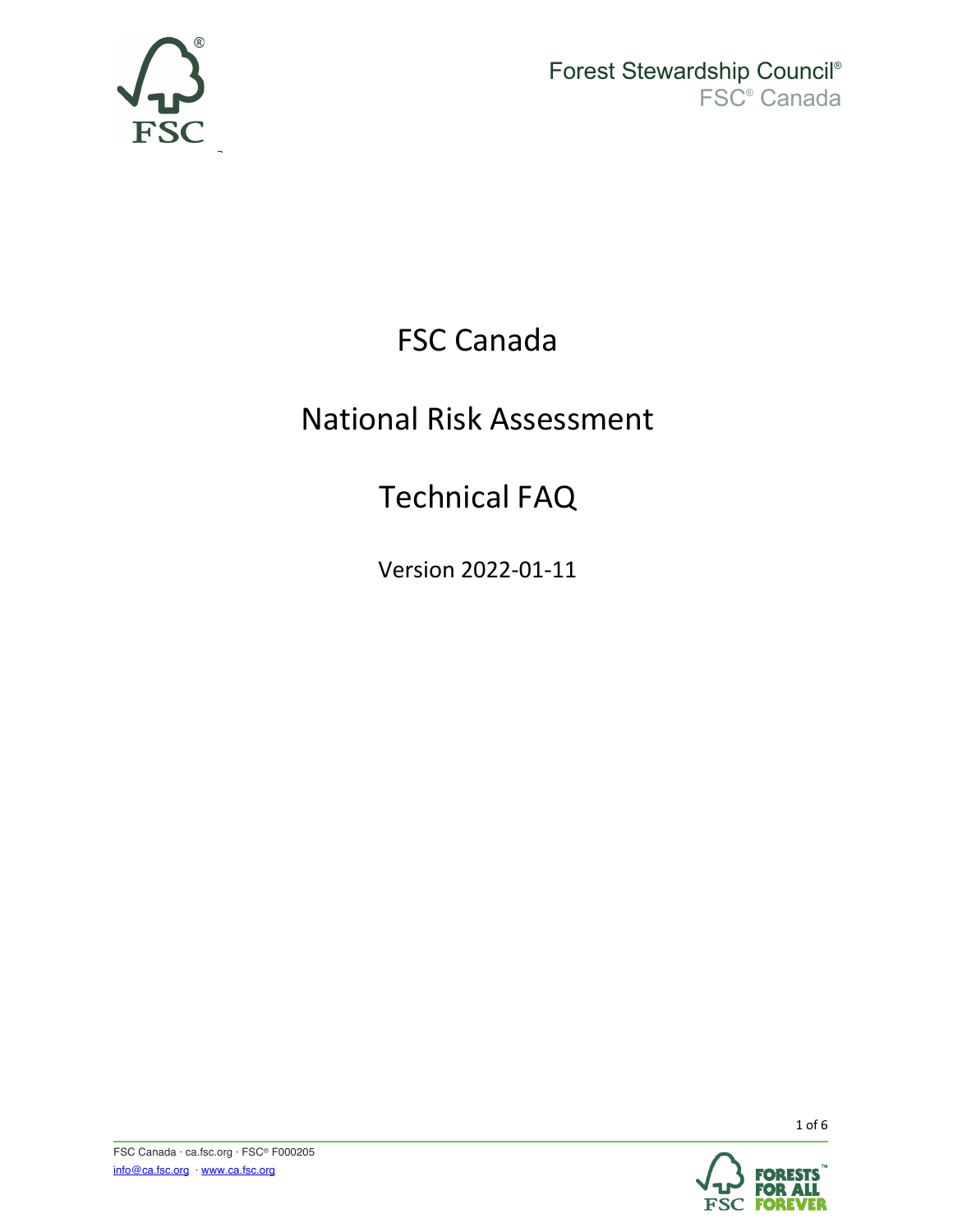

#### Forest Stewardship Council® FSC® Canada

| <b>Subject</b> | <b>NRA</b><br><b>Version</b> | <b>Question</b>                                                                                                                                                                                                                                                                                                                                                            | Answer                                                                                                                                                                                                                                                                                                                                                                                                                                                                                                                                                                                                                                                                                                                                                                                                                                                                                                                                                                                                                                                                                                                           | <b>Date</b><br><b>Answered</b> |
|----------------|------------------------------|----------------------------------------------------------------------------------------------------------------------------------------------------------------------------------------------------------------------------------------------------------------------------------------------------------------------------------------------------------------------------|----------------------------------------------------------------------------------------------------------------------------------------------------------------------------------------------------------------------------------------------------------------------------------------------------------------------------------------------------------------------------------------------------------------------------------------------------------------------------------------------------------------------------------------------------------------------------------------------------------------------------------------------------------------------------------------------------------------------------------------------------------------------------------------------------------------------------------------------------------------------------------------------------------------------------------------------------------------------------------------------------------------------------------------------------------------------------------------------------------------------------------|--------------------------------|
| General        | $V2-0$                       | What is the difference<br>between "mandatory"<br>and "recommended"<br>control measures?                                                                                                                                                                                                                                                                                    | When mandatory control measures are identified in<br>the National Risk Assessment (NRA), Certificate<br>Holders shall demonstrate implementation of one or<br>more of those control measures as required under<br>indicator 4.12 of FSC-STD-40-005 V3-1. Mandatory<br>control measures can only be replaced by alternative<br>control measures under a specific set of conditions<br>outlined at indicator 4.13 of FSC-STD-40-005 V3-1<br>Recommended control measures represent an option<br>for certificate holders as to how the identified risk<br>may be mitigated. There are no obligations for the<br>certificate holder to implement any of the<br>recommended control measures. However, because<br>recommended control measures have already been<br>approved by FSC Canada, they don't need to be<br>evaluated against indicators 4.2 to 4.11 of FSC-STD-<br>40-005 V3-1. An Organization choosing not to<br>implement any of the recommended control<br>measures, but instead choosing to establish its own<br>control measure, will need to have its control<br>measure evaluated against indicators 4.2 to 4.11 of | 2020-09-01                     |
| <b>CM 2.3</b>  | $V2-0$                       | The way control measures<br>for indicator2.3 are<br>presented, it appears that<br>control measures #1-4 are<br>only recommended for<br>primary producers and<br>control measures #5 is<br>only recommended for<br>non-primary producers. Is<br>that correct? Could a<br>Certificate holder that is a<br>primary producer elect to<br>only implement control<br>measure #5? | FSC-STD-40-005 V3-1.<br>Answer to question #1<br>Control measures #1-4 are recommended for primary<br>producers. Control Measures #1-5 are recommended<br>for non-primary producers. In other words, Control<br>Measure #5 is NOT a recommended control measure<br>for primary producers. That being said, these control<br>measures are "recommended" and can be replaced<br>with alternative control measures, so long as they are<br>sufficient to mitigate the risk. However, an<br>Organization choosing not to implement any of the<br>recommended control measures, but instead<br>choosing to establish its own control measure, will<br>have to demonstrate conformance to indicator 4.2 to<br>4.11 of FSC-STD-40-005 V3-1.<br>Answer to question #2<br>If a primary producer elects to only implement<br>control measure #5, which is neither a mandatory nor<br>a recommended control measure for primary<br>producers, the Certificate holder will have to                                                                                                                                                           | 2020-09-01                     |

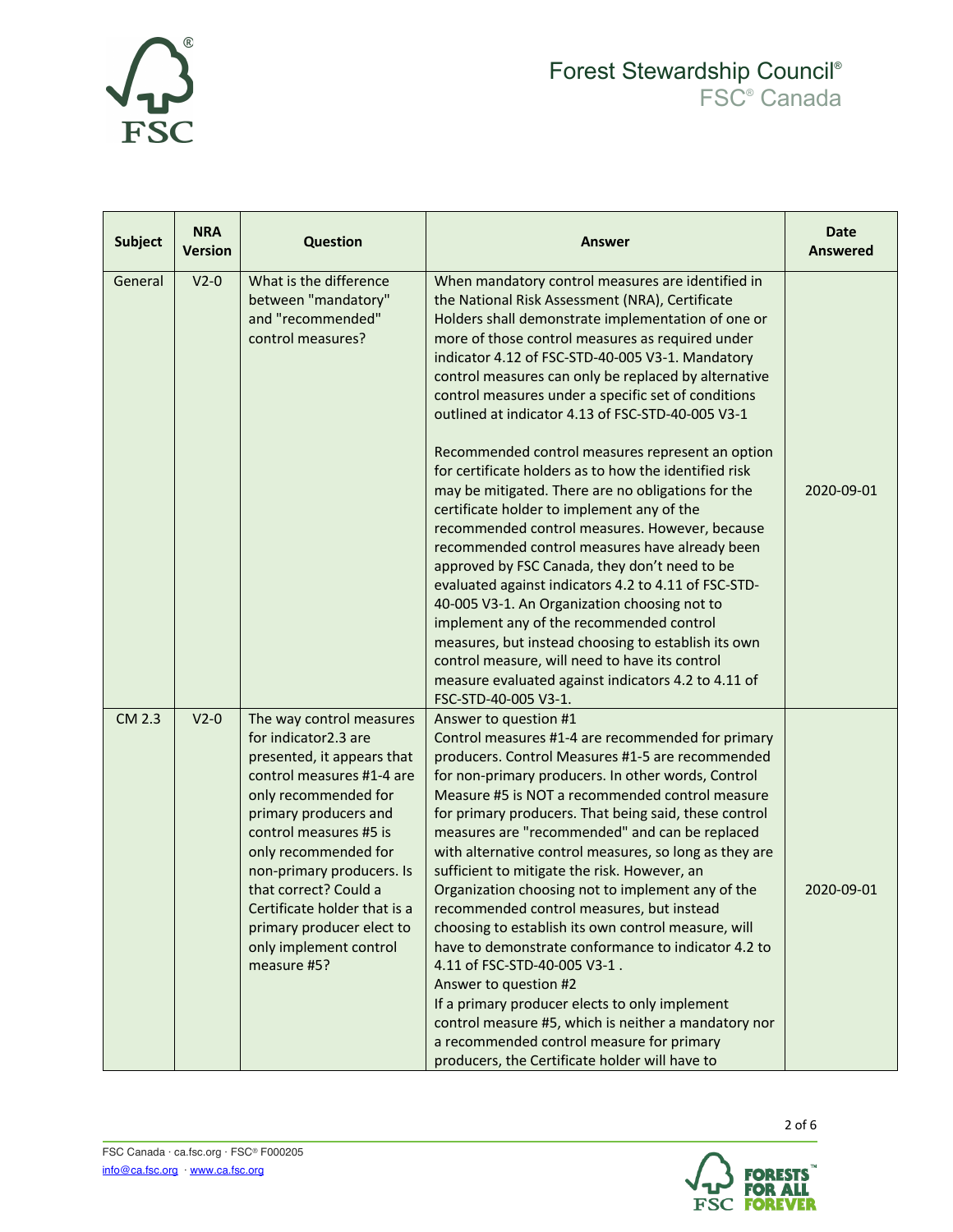

|                           |        |                                                                                                                                                                                                                                                                                                                                                                                                                                                  | demonstrate conformance to indicator 4.2 to 4.11 of<br>FSC-STD-40-005 V3-1 for control measure #5.                                                                                                                                                                                                                                                                                                                                                                                                                                                                                                                                                                                                                                                                                                                                                                             |            |
|---------------------------|--------|--------------------------------------------------------------------------------------------------------------------------------------------------------------------------------------------------------------------------------------------------------------------------------------------------------------------------------------------------------------------------------------------------------------------------------------------------|--------------------------------------------------------------------------------------------------------------------------------------------------------------------------------------------------------------------------------------------------------------------------------------------------------------------------------------------------------------------------------------------------------------------------------------------------------------------------------------------------------------------------------------------------------------------------------------------------------------------------------------------------------------------------------------------------------------------------------------------------------------------------------------------------------------------------------------------------------------------------------|------------|
| CM 2.3,<br>3.1, 3.2<br>#3 | $V2-0$ | In some part of Canada,<br><b>Indigenous Communities</b><br>create Indigenous-owned<br>corporations to enter into<br>agreements (ex: SFL in<br>Ontario) with provinces<br>for the implementation of<br>an Indigenous-led forest<br>management plan. Can<br>such an agreement<br>between an Indigenous-<br>owned corporation and a<br>Province be considered a<br>government-to-<br>government agreement<br>and meet the requirement<br>of CM #3? | No, the situation described does not meet the control<br>measures for the following reason:<br>The control measure requires an Indigenous-<br>1.<br>led or co-developed Land use plan, while the<br>situation described refers to an Indigenous-<br>led Forest management plan.                                                                                                                                                                                                                                                                                                                                                                                                                                                                                                                                                                                                | 2021-06-30 |
| CM 3.1                    | $V2-0$ | Are certificate holders<br>sourcing from private<br>Small & Low Intensity<br><b>Managed Forests</b><br>obligated to implement<br>control measure #4 for 3.1<br><b>HCV 1?</b>                                                                                                                                                                                                                                                                     | No, there are no obligation for certificate holders<br>sourcing from private Small & Low Intensity Managed<br>Forests (SLIMF) to implement control measure #4 for<br>3.1 HCV1. As stated in the NRA, certificate holders are<br>required to implement one or more of the listed<br>control measures "for each species whose critical<br>habitat has been identified within a Specified Risk<br>ecoregion (Table 1)". Any of the 10 mandatory<br>control measures listed at 3.1 HCV 1 can be<br>implemented for mitigating the risk on private SLIMF<br>forests, as long as the control measure is allowed for<br>the particular species. However, control measure #4<br>for 3.1 HCV1 can only be implemented on private<br>Small & Low Intensity Managed Forests. It cannot be<br>implemented on public land or on a private land not<br>meeting the SLIMF criteria in Canada. | 2020-09-01 |
| CM 3.1                    | $V2-0$ | Do I understand that the<br>10 control measures for<br>3.1 HCV1 can be<br>implemented by Primary<br>producers as well as Non-<br>Primary producers?                                                                                                                                                                                                                                                                                              | In general, mandatory or recommended control<br>measures can be implemented by any category of<br>certificate holders, unless there is mention in the NRA<br>that the control measure is restricted to a specific<br>category of certificate holders. In this specific case<br>(indicator 3.1 HCV1), all control measures can be<br>implemented by both primary and non-primary<br>producers.                                                                                                                                                                                                                                                                                                                                                                                                                                                                                  | 2020-09-01 |

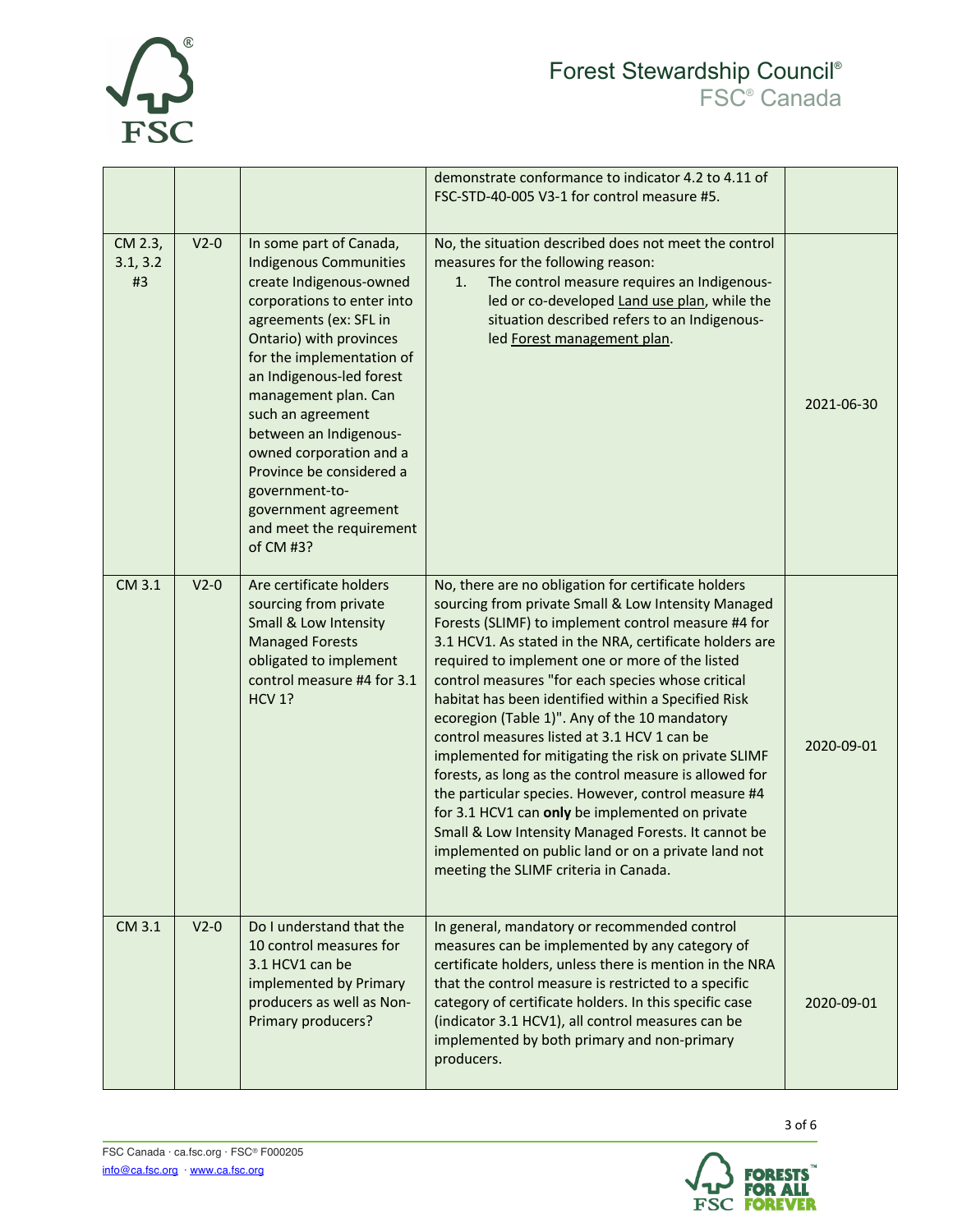

#### Forest Stewardship Council® FSC® Canada

| CM 3.1<br>#7 | $V2-0$ | Is it possible for a<br>certificate holder to<br>implement control<br>measure 3.1-#7 without<br>demonstrating that<br>management of caribou<br>habitat meets the full<br>intent of 6.4.5 of the FSC<br><b>Canada National Forest</b><br><b>Management Standard?</b>                                                                                                                                    | No, as stated in the control measure 3.1-#7, the<br>management plan for woodland caribou shall be<br>"implemented as described in Indicator 6.4.5 of the<br>FSC Canada National Forest Management Standard<br>(NFSS)", including each sub-requirements of the<br>indicator. For example, a certificate holder<br>attempting to demonstrate that a management plan<br>for woodland caribou is in conformance with<br>indicator 6.4.5c of the NFSS would have to<br>demonstrate that each sub-requirement #1 to 9 are<br>being met.                                                                                                                                                                                                                                                                                                                                                                                                                    | 2021-05-07 |
|--------------|--------|--------------------------------------------------------------------------------------------------------------------------------------------------------------------------------------------------------------------------------------------------------------------------------------------------------------------------------------------------------------------------------------------------------|------------------------------------------------------------------------------------------------------------------------------------------------------------------------------------------------------------------------------------------------------------------------------------------------------------------------------------------------------------------------------------------------------------------------------------------------------------------------------------------------------------------------------------------------------------------------------------------------------------------------------------------------------------------------------------------------------------------------------------------------------------------------------------------------------------------------------------------------------------------------------------------------------------------------------------------------------|------------|
| CM 3.1<br>#8 | $V2-0$ | Is it possible for a<br>certificate holder to<br>implement control<br>measure 3.1 #8 without<br>demonstrating that forest<br>management plans either<br>maintain undisturbed<br>habitat or are working to<br>increase undisturbed<br>habitat to the 65%<br>undisturbed threshold<br>outlined in the Federal<br><b>Recovery Strategy?</b>                                                               | The fact that a management plan for woodland<br>caribou is implemented for the sourcing area is not<br>sufficient to meet control measure 3.1 #8.<br>As stated in the last paragraph of control measure 3.1<br>#8, a rationale must be provided as to how the<br>actions contained in the management plan for<br>woodland caribou will contribute to maintaining (in<br>cases where the threshold has already been met) or<br>contribute to increasing the level of undisturbed<br>habitat over time, in support of meeting the<br>undisturbed % threshold requirements established in<br>the Federal Recovery Strategy.                                                                                                                                                                                                                                                                                                                             | 2021-05-07 |
| CM 3.1       |        | The first sentence of CM<br>3.1 HCV1 reads as follow:<br>"For each species whose<br>critical habitat* has been<br>identified within<br>a Specified Risk ecoregion<br>(Table 1), one or more of<br>the following control<br>measures shall be<br>demonstrated, as<br>applicable."<br>Question:<br>Does that mean that the<br>mandatory control<br>measures identified in the<br>NRA can only be applied | Six (6) ecoregions have been designated as<br>$\bullet$<br>Specified Risk ecoregions due to the high<br>concentration of Species at Risk (SAR critical<br>habitats (SRR >3). These 6 ecoregions are listed at<br>Table 1 of NRA V2-1 (p 91-92).<br>Twenty (20) ecoregions have also been designated<br>$\bullet$<br>as Specified Risk ecoregions due to the presence<br>Woodland Caribou. These 20 ecoregions are listed<br>at p.94-95 of NRA V2-1.<br>One ecoregion, Eastern Canadian Forest, is<br>present on both lists<br>Therefore, a total of twenty-five (25) ecoregions<br>have been designated as Specified Risk. The full<br>list can be found at p.86 of NRA V2-1.<br>As stated in the first sentence of "Mandatory Control<br>Measure 3.1 HCV1" at page 123 of NRA V2-1, a<br>control measure shall be implemented for each<br>species whose critical habitat has been identified<br>within one of the six (6) Specified Risk ecoregions | 2022-01-11 |

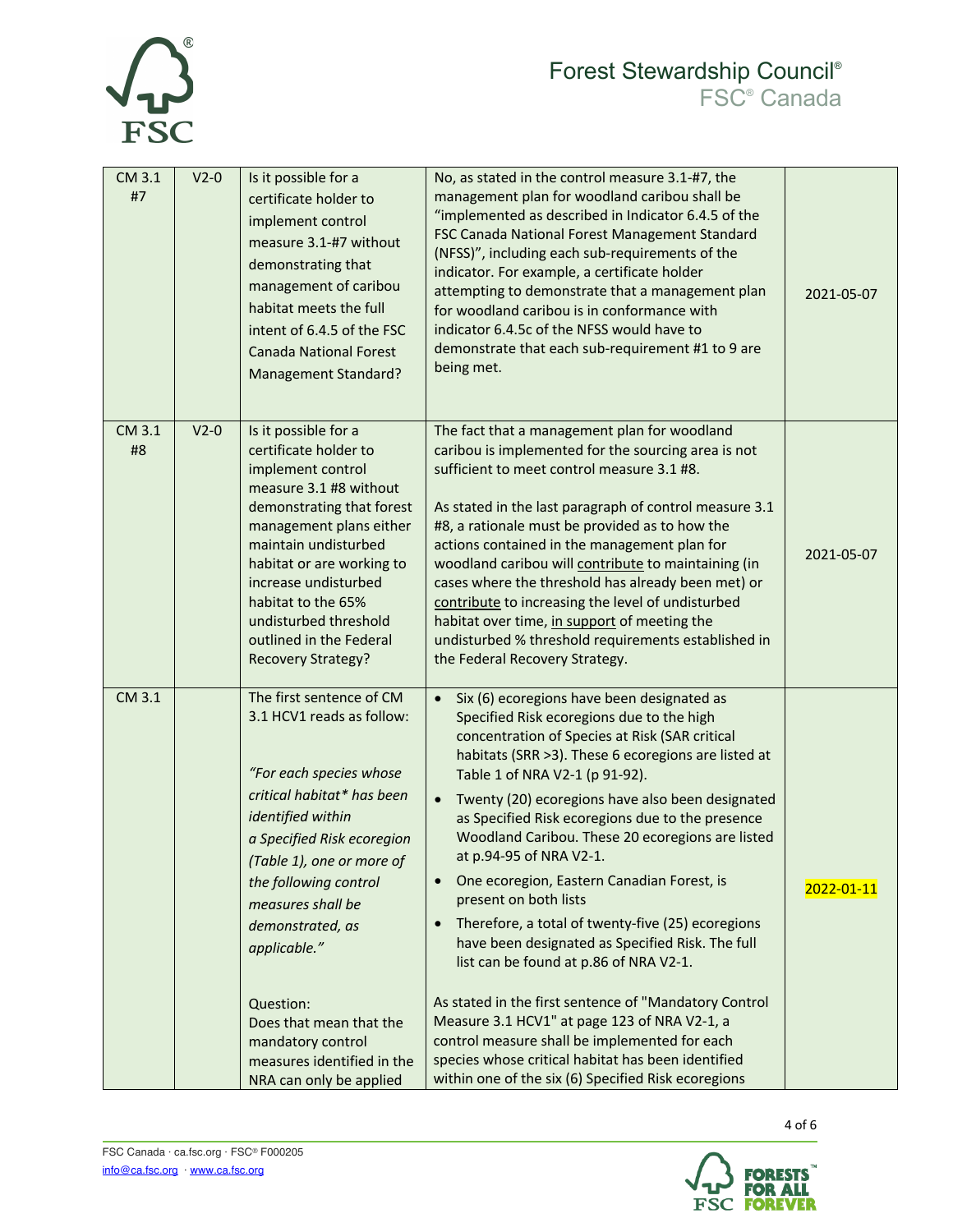# **FSC**

#### Forest Stewardship Council® FSC® Canada

|              |        | for the species associated<br>with the 6 ecoregions<br>listed at Table1? What<br>about the remaining 19<br>ecoregions listed as<br><b>Specified Risk ecoregions</b><br>in the NRA?                                                                                                                                                                                                 | listed at table 1, BUT ALSO for Woodland Caribou<br>whose habitat has been identified within one of the<br>twenty (20) Specified Risk ecoregions listed at p.94-95<br>of NRA V2-1.<br>For example, the ecoregion "Eastern forest-boreal<br>transition" has been designated as specified risk due<br>to the presence of Woodland Caribou. Therefore at<br>least one control measure shall be implemented for<br>Woodland Caribou. However, "Eastern forest-boreal<br>transition" is not listed at Table 1, which means that<br>no other control measures need to be implemented<br>other than the one(s) for Woodland Caribou.<br>In another example, a company sourcing from<br>"Eastern Canadian Forest" in Newfoundland would<br>have to implement one control for American Marten<br>(Newfoundland Population) as specified in Table 1,<br>but also one control measure for Woodland Caribou<br>because the ecoregion is listed as one of the 20<br>specified risk ecoregions for Woodland Caribou. |            |
|--------------|--------|------------------------------------------------------------------------------------------------------------------------------------------------------------------------------------------------------------------------------------------------------------------------------------------------------------------------------------------------------------------------------------|--------------------------------------------------------------------------------------------------------------------------------------------------------------------------------------------------------------------------------------------------------------------------------------------------------------------------------------------------------------------------------------------------------------------------------------------------------------------------------------------------------------------------------------------------------------------------------------------------------------------------------------------------------------------------------------------------------------------------------------------------------------------------------------------------------------------------------------------------------------------------------------------------------------------------------------------------------------------------------------------------------|------------|
| CM 3.2       | $V2-0$ | Can a certificate holder<br>use the "FSC Canada -<br>Interim Guidance for<br>delineation of Intact<br>Forest Landscape May 25,<br>2017" developed for<br>forest management<br>certification to redefine<br>what is considered an IFL<br>in the NRA?                                                                                                                                | No, the methodology used to identify IFLs in the NRA<br>differs from the methodology used to define IFLs in<br>the context of forest management certification.<br>Certificate holders using the Canadian NRA are<br>required to use the IFL shapefile provided on the FSC<br>Canada website (https://ca.fsc.org/en-<br>ca/standards/national-risk-assessment-01) when<br>demonstrating implementation of the 3.2 HCV2<br>control measures.                                                                                                                                                                                                                                                                                                                                                                                                                                                                                                                                                             | 2020-10-08 |
| CM 3.2<br>#2 | $V2-1$ | With the understanding<br>that the IFL baseline must<br>be based on the data<br>provided by Global Forest<br>Watch 2016 (or IFL<br>shapefile provided by FSC<br>Canada), what<br>methodology should be<br>used to assess the<br>reduction in the size of an<br>IFL and the cumulative<br>impact of forest<br>operations on an IFL<br>required for the<br>implementation of control | The control measure #2 for HCV 3.2 included in the<br>National Risk Assessment (NRA) for Canada V2-1 does<br>not specify the methodology that should be used to<br>calculate the reduction in the size of an IFL and the<br>cumulative impact of forest operations. Therefore,<br>until FSC Canada specifies the methodology in a<br>revised version of the NRA, a certificate holder can<br>use the methodology that they consider the most<br>appropriate, with or without the use of buffers.<br>At this moment, FSC Canada acknowledges that the<br>methodological approach for IFL in the NRA & in the<br>FSC Intl Advice Note #18 is not well aligned. FSC<br>Canada is working to understand how there can be<br>greater alignment.                                                                                                                                                                                                                                                             | 2020-10-12 |